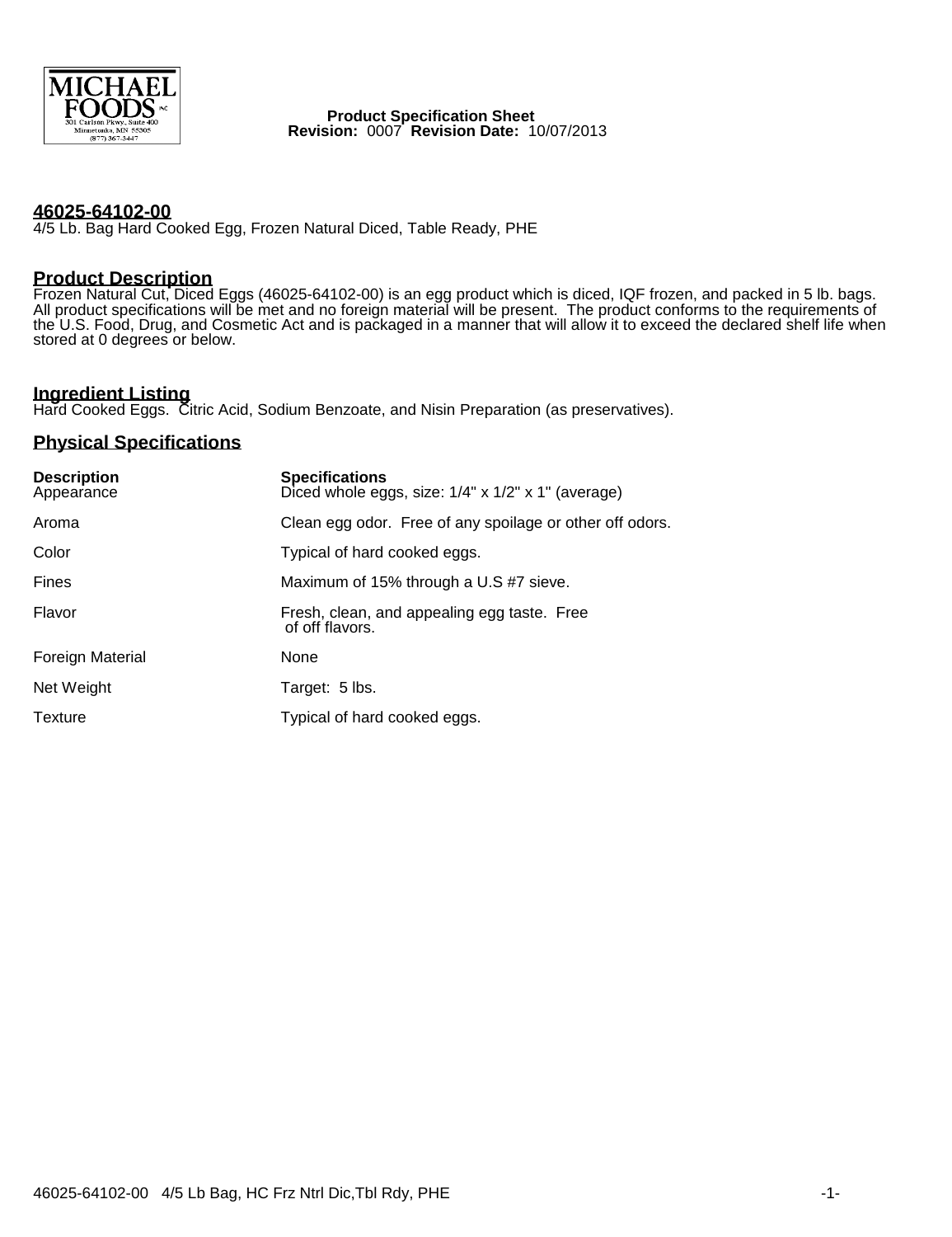## **Microbiological Specifications**

| <b>Description</b><br>Salmonella | <b>Specifications</b><br>Negative/100 g |
|----------------------------------|-----------------------------------------|
| <b>SPC</b>                       | $<$ 10,000 cfu/g                        |
| L. monocytogenes                 | Negative/50 g                           |
| E. coli                          | $<$ 10 cfu/g                            |
| Coliforms                        | $<$ 10 cfu/g                            |
| Coagulase (+) Staph              | <10 cfu/g                               |

### **Packaging Requirements General Information**

| <b>Description</b>                         | <b>Specifications</b>      |
|--------------------------------------------|----------------------------|
| Case Dimension                             | 15.375" x 13.375" x 7.250" |
| <b>Product Count per Case</b>              |                            |
| Case/Cubic Feet                            | 0.860                      |
| Cases/Pallet                               | 81                         |
| Cases/Layer                                |                            |
| Gross Product Case Weight/Lbs (w/o pallet) | 21.156                     |
| Net Product Weight/Lbs                     | 20                         |
| Gross Product Case Weight/Lbs (w/pallet)   | 21.835                     |

| <b>Plant Specific</b>                  |                   |                                        |                   |
|----------------------------------------|-------------------|----------------------------------------|-------------------|
| <b>Description</b>                     | Value             | <b>Description</b>                     | Value             |
| <b>MGW - Wakefield</b>                 |                   | <b>PHE - Jersey Pride</b>              |                   |
| Bag, Clear 54"x40"x82"                 | 600383            | Film, White Plain, Diced, WinPak       | 608105            |
| Chip Board 40 x 48 18 PT.              | 604353            | Box, FP31, 30# Diced, Table Ready, PHE | 609783            |
| box dimension                          | 0.000x0.000x0.000 | box dimension                          | 0.000x0.000x0.000 |
| Ties, Metal Detectable                 | 605845            | Chip Board 40 x 48 18 PT.              | 604353            |
| Tape, Machine, Clear, 2"               | 600003            | box dimension                          | 0.000x0.000x0.000 |
| Film, White Plain, Diced, WinPak       | 608105            | Tape, 311-48mm x 914m 1000 yards       | 616213            |
| Box, FP31, 30# Diced, Table Ready, PHE | 609783            |                                        |                   |
| box dimension                          | 0.000x0.000x0.000 |                                        |                   |

| Description                            | valut             |
|----------------------------------------|-------------------|
| <b>PHE - Jersey Pride</b>              |                   |
| Film, White Plain, Diced, WinPak       | 608105            |
| Box, FP31, 30# Diced, Table Ready, PHE | 609783            |
| box dimension                          | 0.000x0.000x0.000 |
| Chip Board 40 x 48 18 PT.              | 604353            |
| box dimension                          | 0.000x0.000x0.000 |
| Tape, 311-48mm x 914m 1000 yards       | 616213            |
|                                        |                   |

See Pallet Layout Report for pallet configuration.